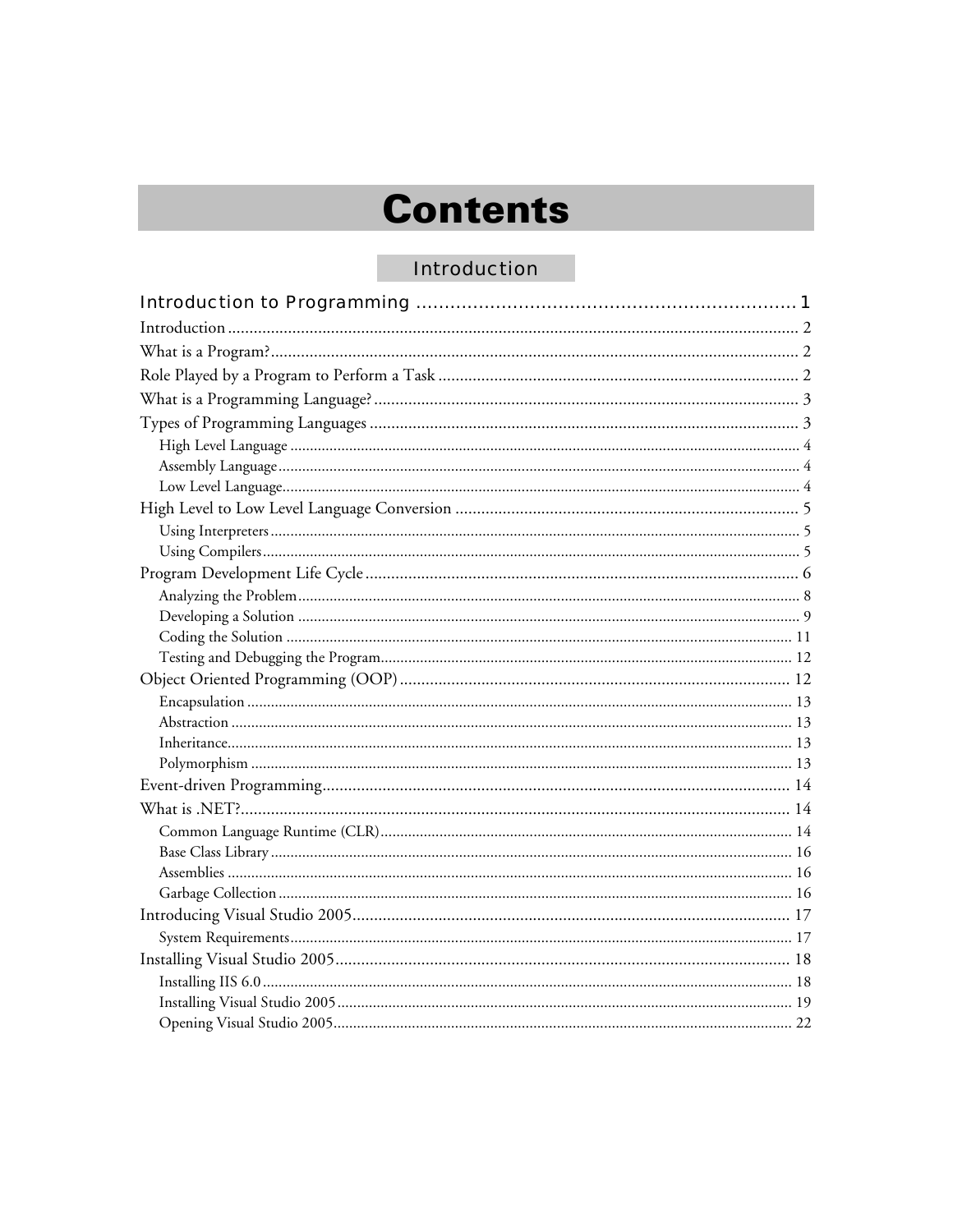| vi Comdex .NET Programming Course Kit _ |  |
|-----------------------------------------|--|
|                                         |  |
|                                         |  |

## Visual Basic 2005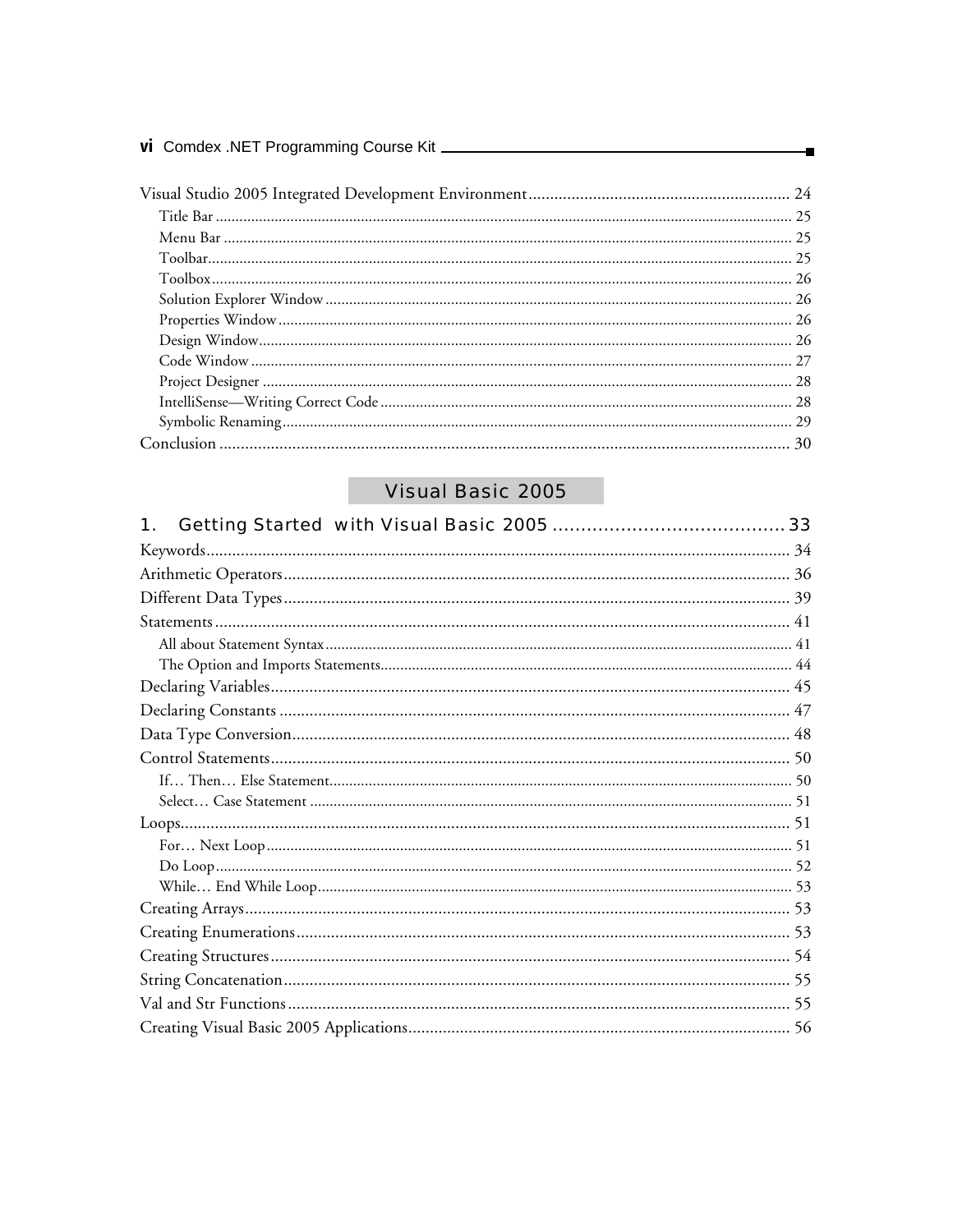| Contents | vii |
|----------|-----|
|          |     |
|          |     |
|          |     |

| 2. |  |
|----|--|
|    |  |
|    |  |
|    |  |
|    |  |
|    |  |
|    |  |
|    |  |
|    |  |
|    |  |
|    |  |
|    |  |
|    |  |
|    |  |
|    |  |
|    |  |
|    |  |
|    |  |
|    |  |
|    |  |
|    |  |
|    |  |
|    |  |
|    |  |
|    |  |
|    |  |
|    |  |
|    |  |
|    |  |
|    |  |
|    |  |
| 3. |  |
|    |  |
|    |  |

Е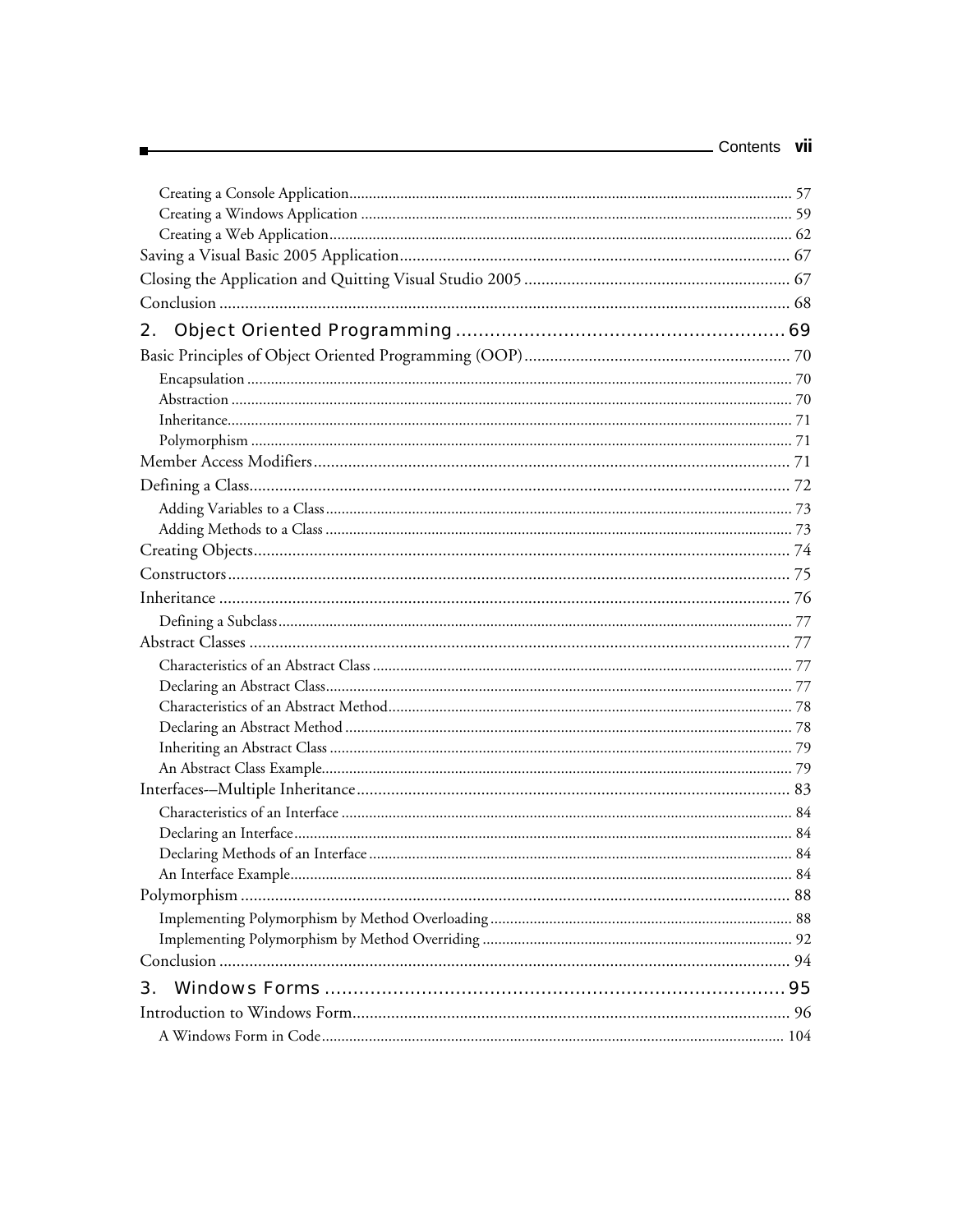| 4. Label, TextBox, Button, ComboBox, and ListBox Controls 153 |  |
|---------------------------------------------------------------|--|
|                                                               |  |
|                                                               |  |
|                                                               |  |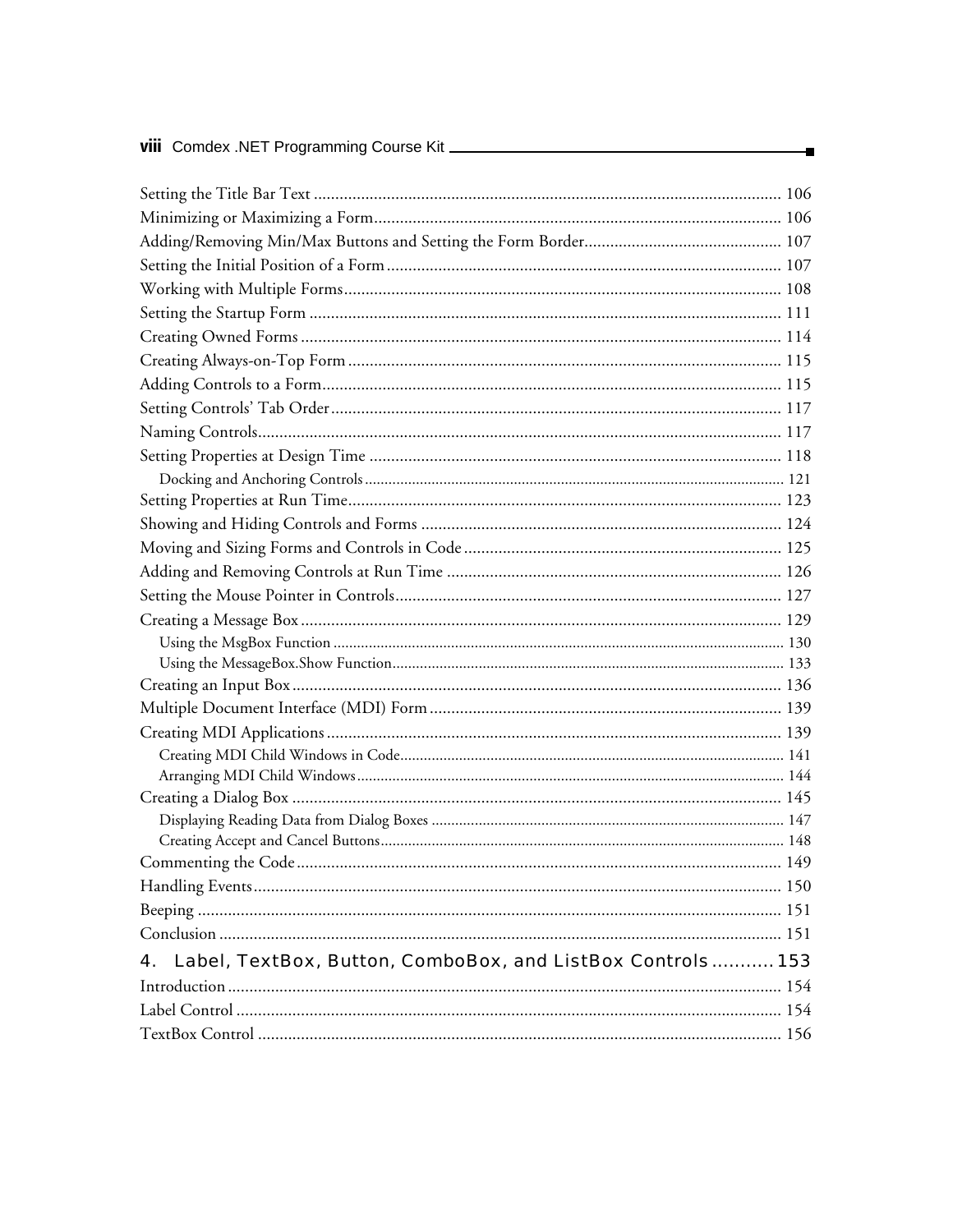|                                                                         | Contents <b>ix</b> |
|-------------------------------------------------------------------------|--------------------|
|                                                                         |                    |
|                                                                         |                    |
|                                                                         |                    |
|                                                                         |                    |
|                                                                         |                    |
| CheckBox, RadioButton, and GroupBox Controls 177<br>5.                  |                    |
|                                                                         |                    |
|                                                                         |                    |
|                                                                         |                    |
|                                                                         |                    |
|                                                                         |                    |
| Panel, PictureBox, ProgressBar and Timer Controls 197<br>6.             |                    |
|                                                                         |                    |
|                                                                         |                    |
|                                                                         |                    |
|                                                                         |                    |
|                                                                         |                    |
|                                                                         |                    |
|                                                                         |                    |
|                                                                         |                    |
| Menus, Built-in Dialog Boxes, Printing, and TreeView Controls 213<br>7. |                    |
|                                                                         |                    |
|                                                                         |                    |
|                                                                         |                    |
|                                                                         |                    |
|                                                                         |                    |
|                                                                         |                    |
|                                                                         |                    |
|                                                                         |                    |
|                                                                         |                    |
|                                                                         |                    |
|                                                                         |                    |
|                                                                         |                    |
|                                                                         |                    |
|                                                                         |                    |
|                                                                         |                    |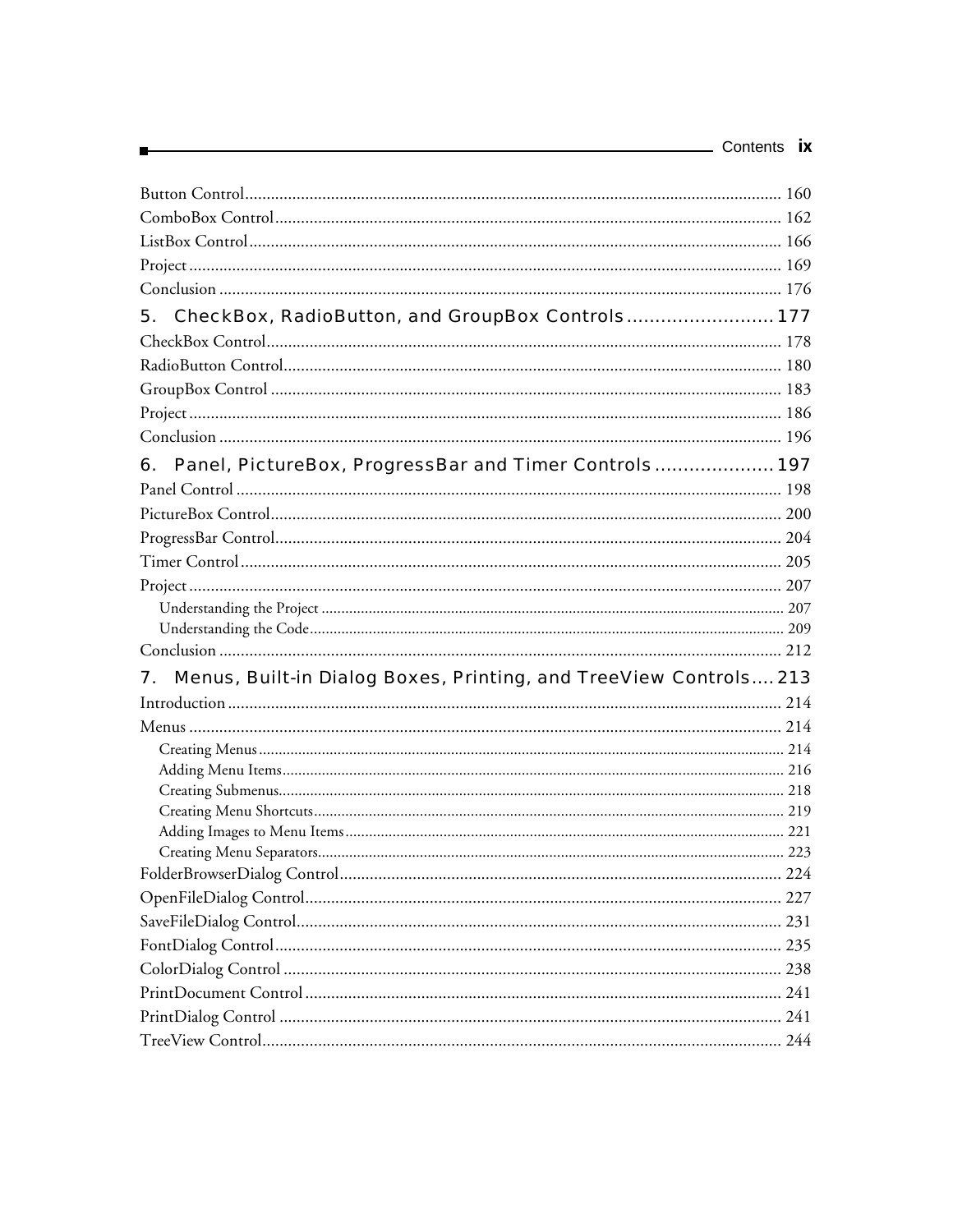| 8. |  |
|----|--|
|    |  |
|    |  |
|    |  |
|    |  |
|    |  |
|    |  |
|    |  |
|    |  |
|    |  |
|    |  |
|    |  |
|    |  |
|    |  |
|    |  |
|    |  |
|    |  |
|    |  |
|    |  |
|    |  |
|    |  |
|    |  |
|    |  |
|    |  |
|    |  |
|    |  |
|    |  |
|    |  |
|    |  |
|    |  |
|    |  |
|    |  |
|    |  |
|    |  |
|    |  |
|    |  |
|    |  |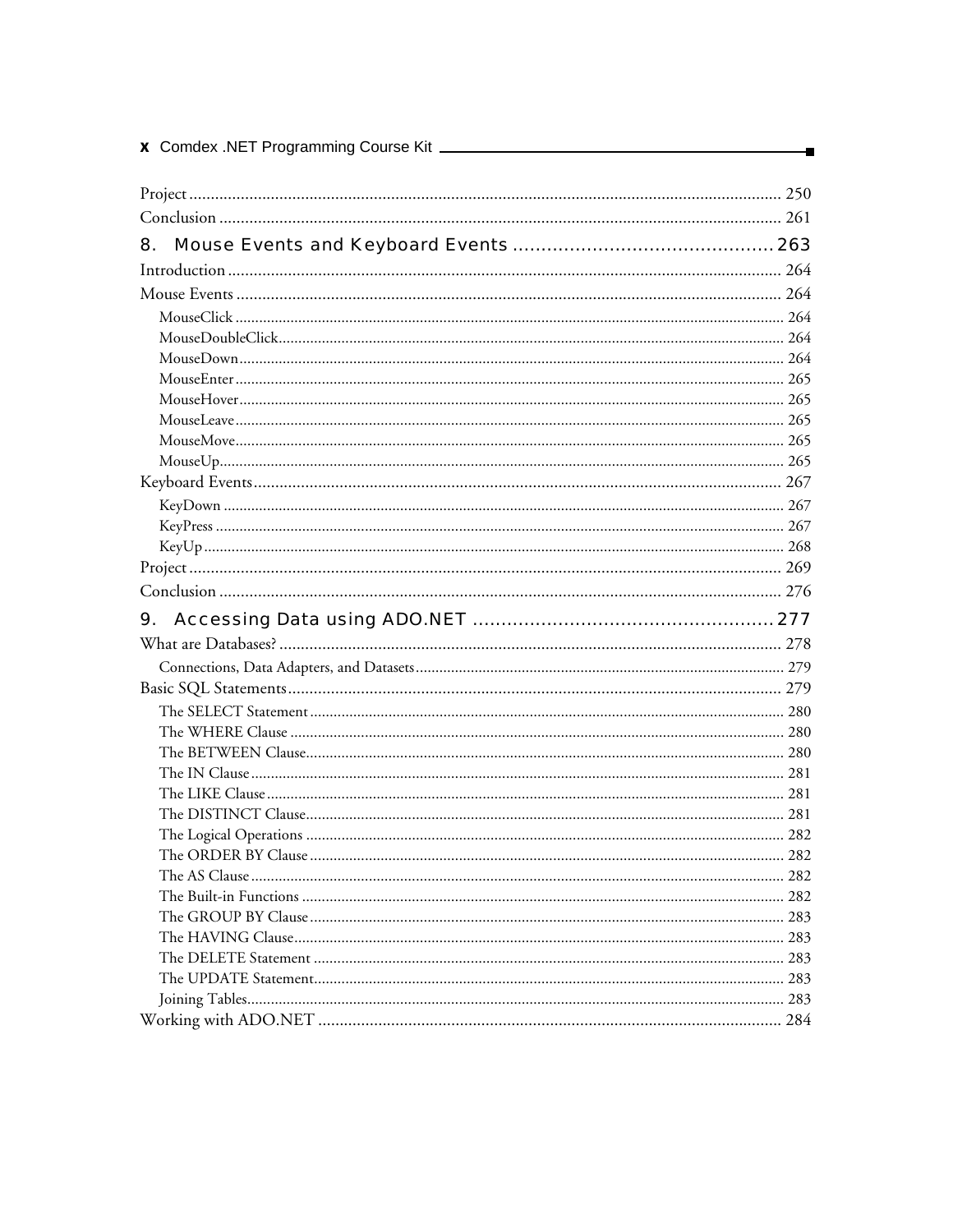| 10. |     |
|-----|-----|
|     |     |
|     |     |
|     |     |
|     |     |
|     |     |
|     |     |
|     |     |
|     |     |
|     |     |
|     |     |
|     |     |
|     |     |
|     |     |
|     |     |
|     |     |
| 11. |     |
|     |     |
|     |     |
|     |     |
|     |     |
|     |     |
|     |     |
|     |     |
|     |     |
|     | 357 |
|     | 364 |

Е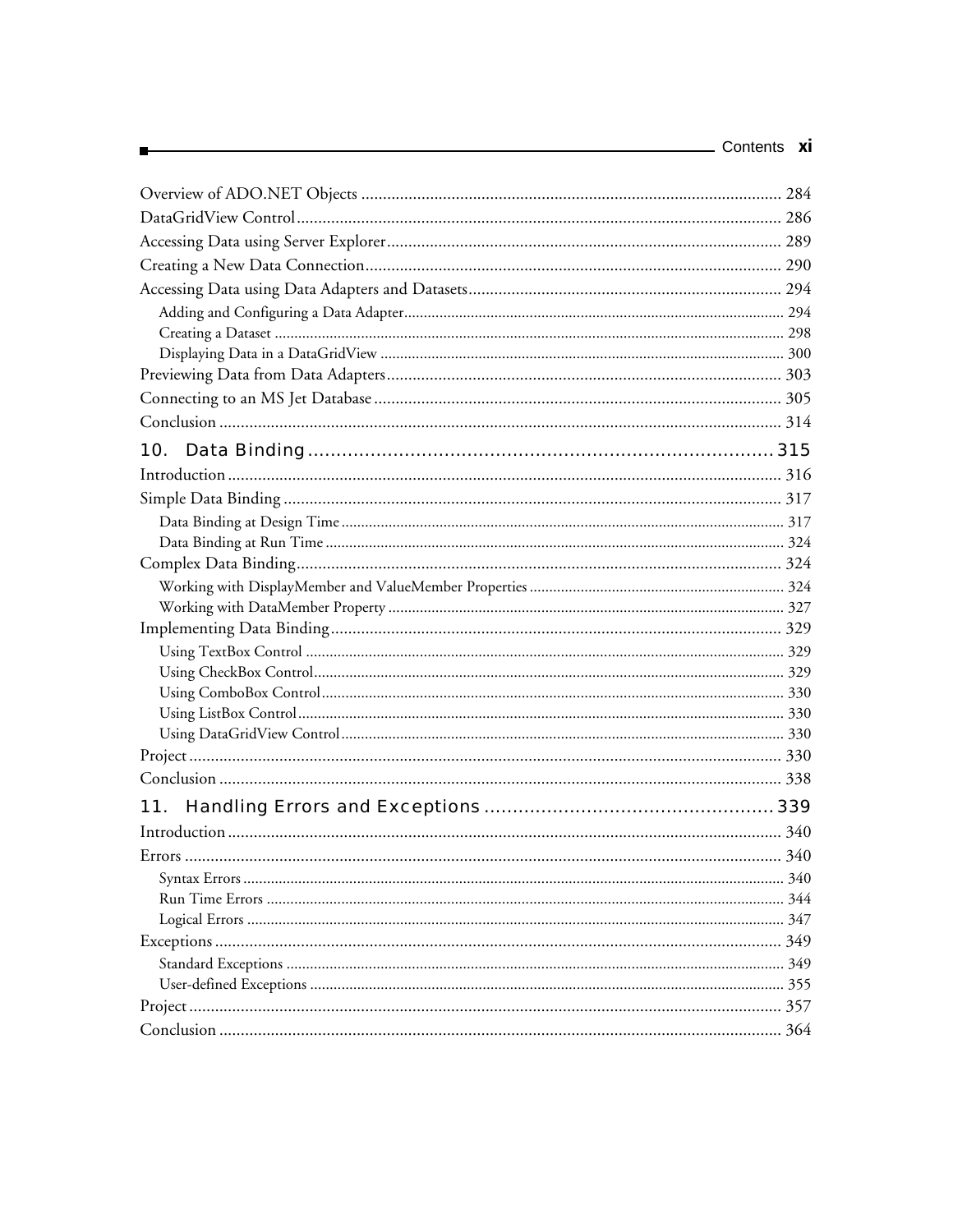### **ASP .NET 2.0**

×

| 2. |  |
|----|--|
|    |  |
|    |  |
|    |  |
|    |  |
|    |  |
|    |  |
|    |  |
|    |  |
|    |  |
|    |  |
|    |  |
|    |  |
|    |  |
|    |  |
|    |  |
|    |  |
|    |  |
|    |  |
|    |  |
|    |  |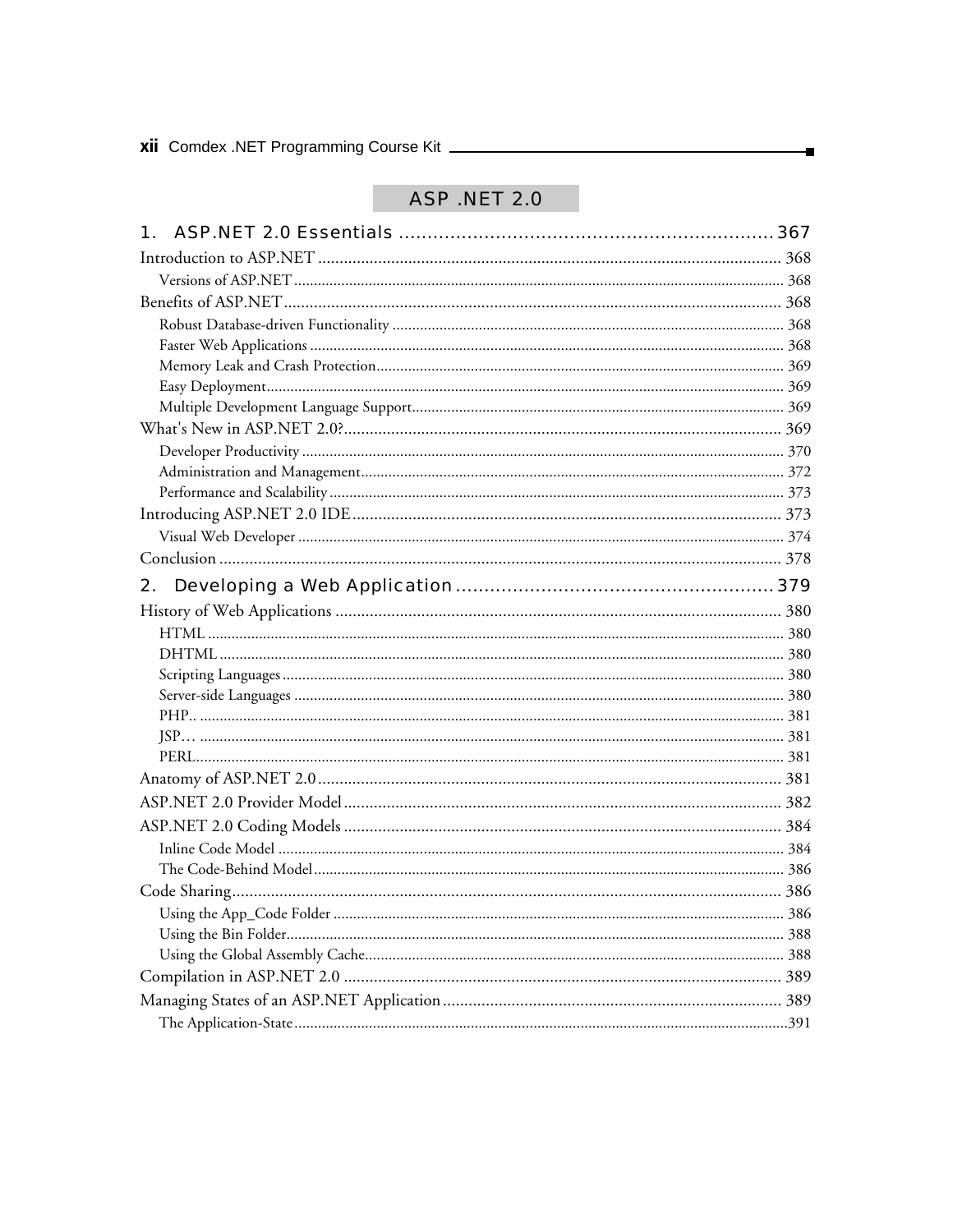| Contents XIII |  |
|---------------|--|
|               |  |
|               |  |
|               |  |
|               |  |
|               |  |
|               |  |
|               |  |
|               |  |
|               |  |
|               |  |
|               |  |
|               |  |
|               |  |
|               |  |
|               |  |
|               |  |
|               |  |
|               |  |
|               |  |
|               |  |
|               |  |
|               |  |
|               |  |
|               |  |
| 4.            |  |
|               |  |
|               |  |
|               |  |
|               |  |
|               |  |
|               |  |
|               |  |
|               |  |
|               |  |
|               |  |
|               |  |
|               |  |
|               |  |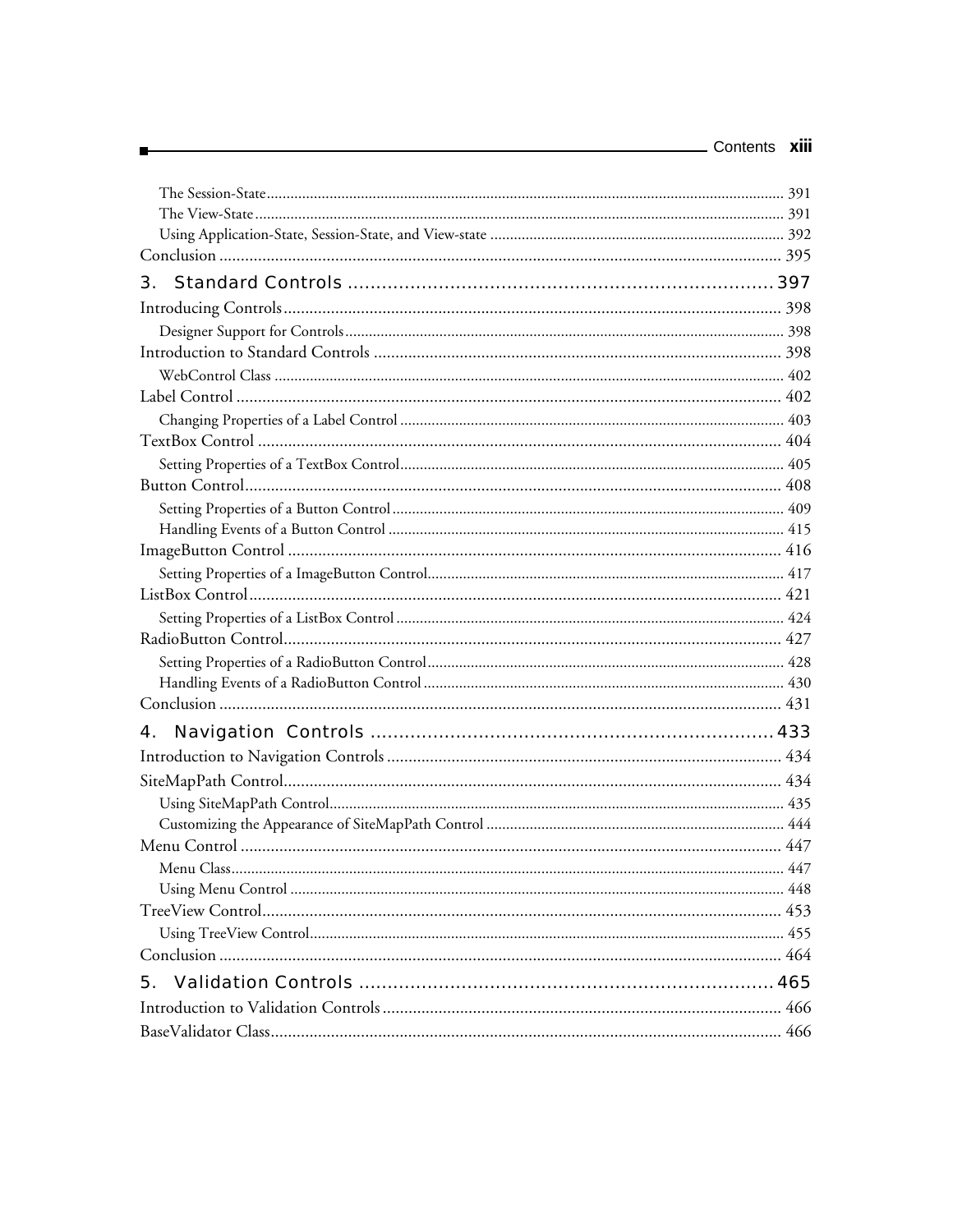| xiv Comdex .NET Programming Course Kit _______ |  |
|------------------------------------------------|--|
|                                                |  |
|                                                |  |
|                                                |  |
|                                                |  |
|                                                |  |
|                                                |  |
|                                                |  |
|                                                |  |
|                                                |  |
|                                                |  |
|                                                |  |
|                                                |  |
|                                                |  |
|                                                |  |
|                                                |  |
|                                                |  |
|                                                |  |
|                                                |  |
|                                                |  |
| 6.                                             |  |
|                                                |  |
|                                                |  |
|                                                |  |
|                                                |  |
|                                                |  |
|                                                |  |
|                                                |  |
|                                                |  |
|                                                |  |
|                                                |  |
|                                                |  |
|                                                |  |
|                                                |  |
| 7.                                             |  |
|                                                |  |
|                                                |  |
|                                                |  |
|                                                |  |
|                                                |  |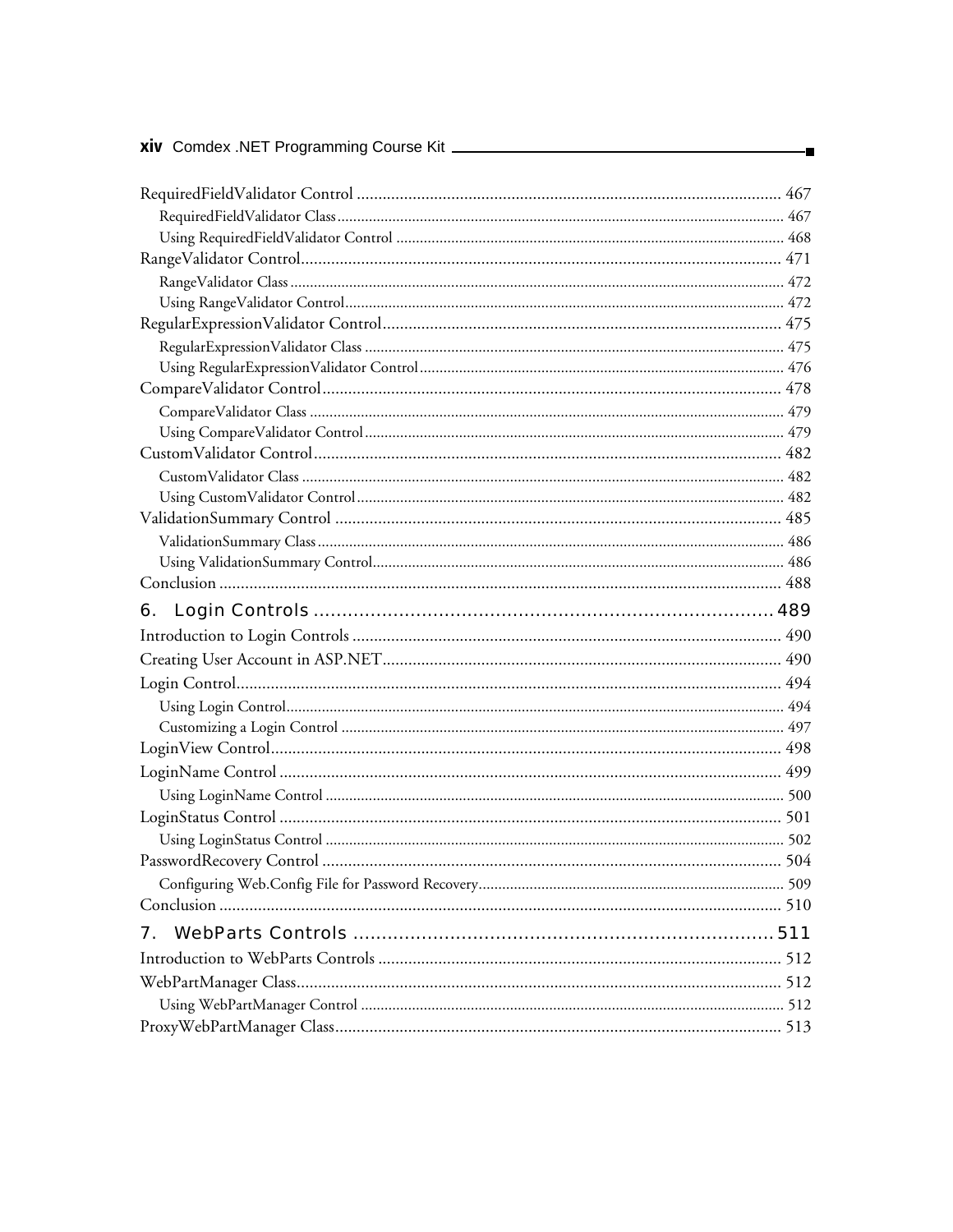| 8. |  |
|----|--|
|    |  |
|    |  |
|    |  |
|    |  |
|    |  |
|    |  |
|    |  |
|    |  |
|    |  |
|    |  |
|    |  |
|    |  |
|    |  |
|    |  |
|    |  |
|    |  |
|    |  |
|    |  |
|    |  |
|    |  |
|    |  |
|    |  |
|    |  |
|    |  |
| 9. |  |
|    |  |
|    |  |

п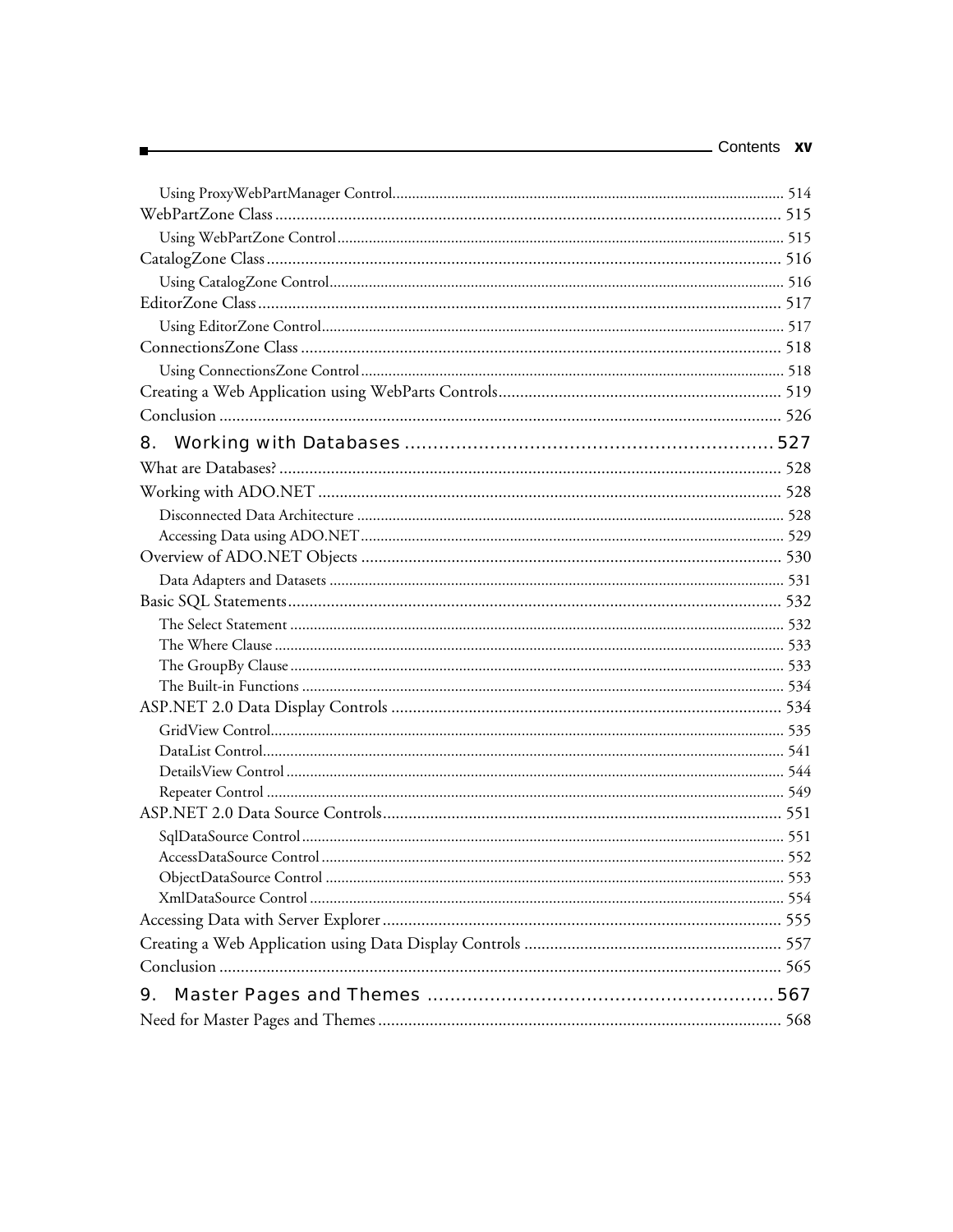| xvi Comdex .NET Programming Course Kit _______ |  |
|------------------------------------------------|--|
|                                                |  |
|                                                |  |
|                                                |  |
|                                                |  |
|                                                |  |
|                                                |  |
|                                                |  |
|                                                |  |
|                                                |  |
| 10.                                            |  |
|                                                |  |
|                                                |  |
|                                                |  |
|                                                |  |
|                                                |  |
|                                                |  |
|                                                |  |
| 11.                                            |  |
|                                                |  |
|                                                |  |
|                                                |  |
|                                                |  |
|                                                |  |
|                                                |  |
|                                                |  |
|                                                |  |
|                                                |  |
|                                                |  |
|                                                |  |
|                                                |  |
|                                                |  |
|                                                |  |

#### C# 2005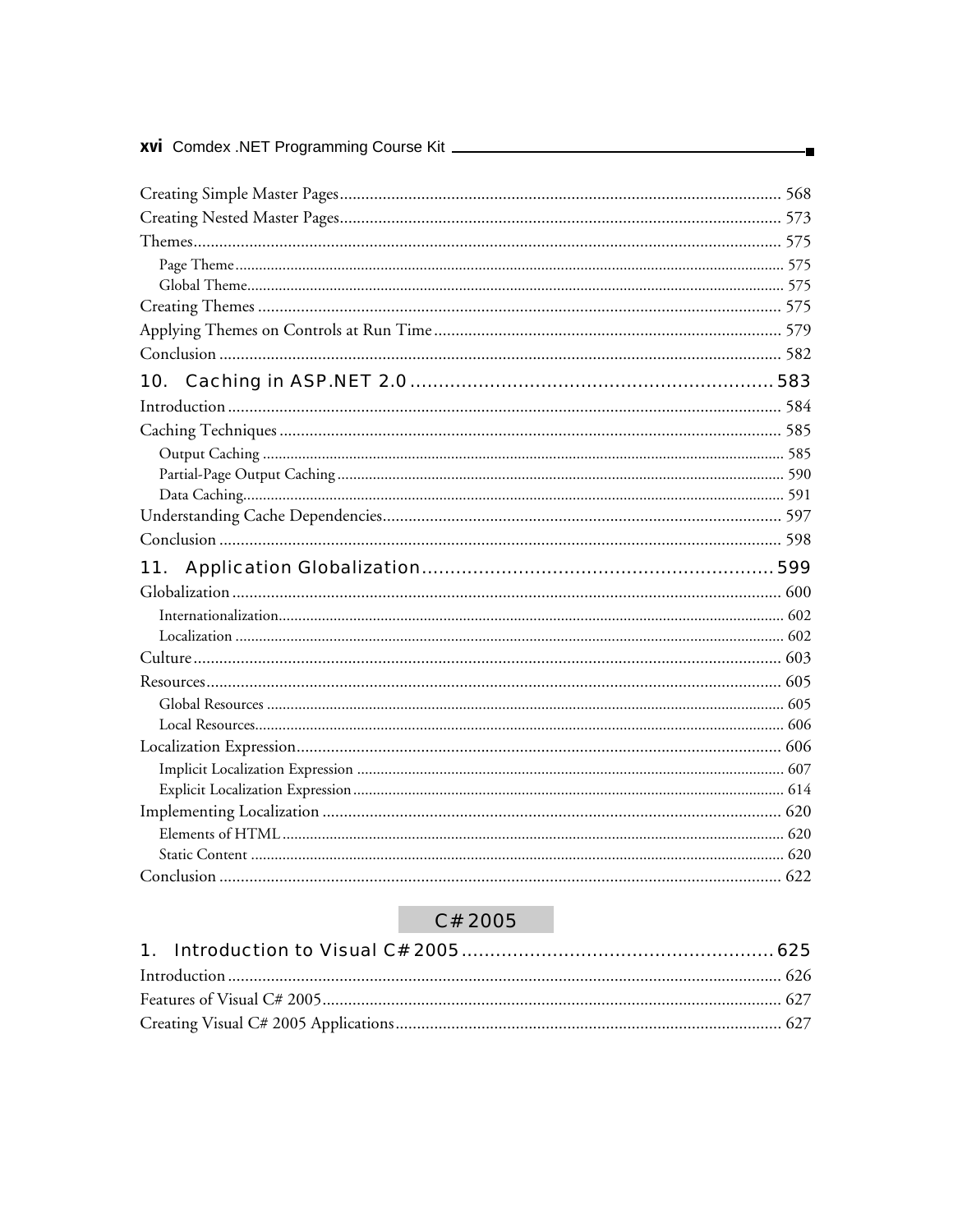| - Contents <b>xvii</b> |  |
|------------------------|--|
|                        |  |
|                        |  |
|                        |  |
|                        |  |
|                        |  |
|                        |  |
|                        |  |
|                        |  |
|                        |  |
|                        |  |
|                        |  |
|                        |  |
|                        |  |
|                        |  |
|                        |  |
|                        |  |
|                        |  |
|                        |  |
|                        |  |
|                        |  |
|                        |  |
|                        |  |
|                        |  |
|                        |  |
|                        |  |
|                        |  |
|                        |  |
|                        |  |
|                        |  |
|                        |  |
|                        |  |
|                        |  |
|                        |  |
|                        |  |
|                        |  |
|                        |  |
|                        |  |
|                        |  |
|                        |  |
|                        |  |
|                        |  |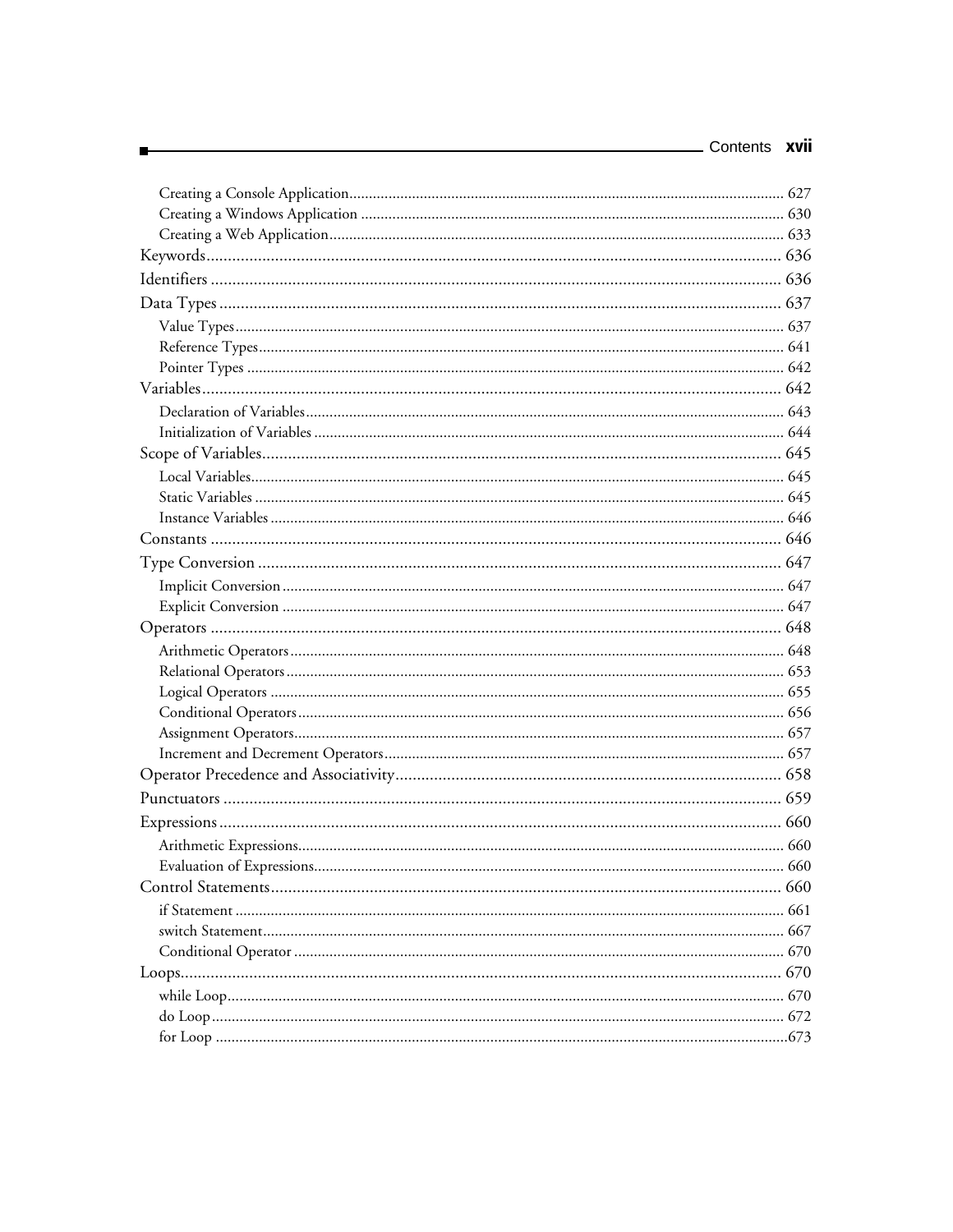| <b>xviii</b> Comdex .NET Programming Course Kit ________ |  |
|----------------------------------------------------------|--|
|                                                          |  |
|                                                          |  |
|                                                          |  |
|                                                          |  |
|                                                          |  |
|                                                          |  |
|                                                          |  |
|                                                          |  |
|                                                          |  |
|                                                          |  |
|                                                          |  |
|                                                          |  |
|                                                          |  |
|                                                          |  |
|                                                          |  |
|                                                          |  |
|                                                          |  |
|                                                          |  |
|                                                          |  |
|                                                          |  |
|                                                          |  |
| 2.                                                       |  |
|                                                          |  |
|                                                          |  |
|                                                          |  |
|                                                          |  |
|                                                          |  |
|                                                          |  |
|                                                          |  |
|                                                          |  |
|                                                          |  |
|                                                          |  |
|                                                          |  |
|                                                          |  |
|                                                          |  |
|                                                          |  |
|                                                          |  |
|                                                          |  |
|                                                          |  |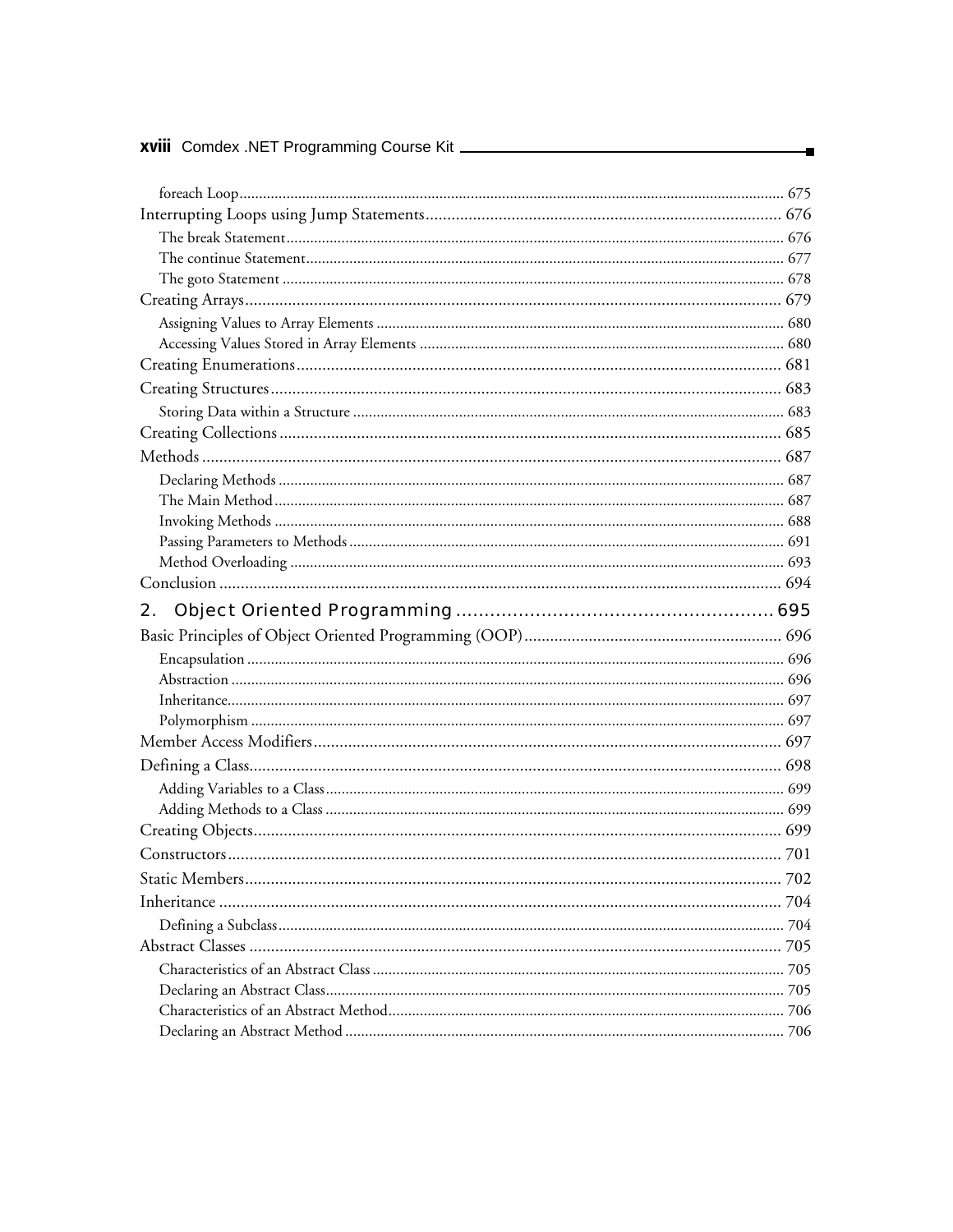| Contents <b>XIX</b>                                              |  |
|------------------------------------------------------------------|--|
|                                                                  |  |
|                                                                  |  |
|                                                                  |  |
|                                                                  |  |
|                                                                  |  |
|                                                                  |  |
|                                                                  |  |
|                                                                  |  |
|                                                                  |  |
|                                                                  |  |
|                                                                  |  |
|                                                                  |  |
| 3.                                                               |  |
|                                                                  |  |
|                                                                  |  |
|                                                                  |  |
|                                                                  |  |
|                                                                  |  |
|                                                                  |  |
|                                                                  |  |
|                                                                  |  |
|                                                                  |  |
|                                                                  |  |
|                                                                  |  |
|                                                                  |  |
|                                                                  |  |
|                                                                  |  |
|                                                                  |  |
|                                                                  |  |
| Label, TextBox, Button, ComboBox, and ListBox Controls 757<br>4. |  |
|                                                                  |  |
|                                                                  |  |
|                                                                  |  |
|                                                                  |  |
|                                                                  |  |
|                                                                  |  |
|                                                                  |  |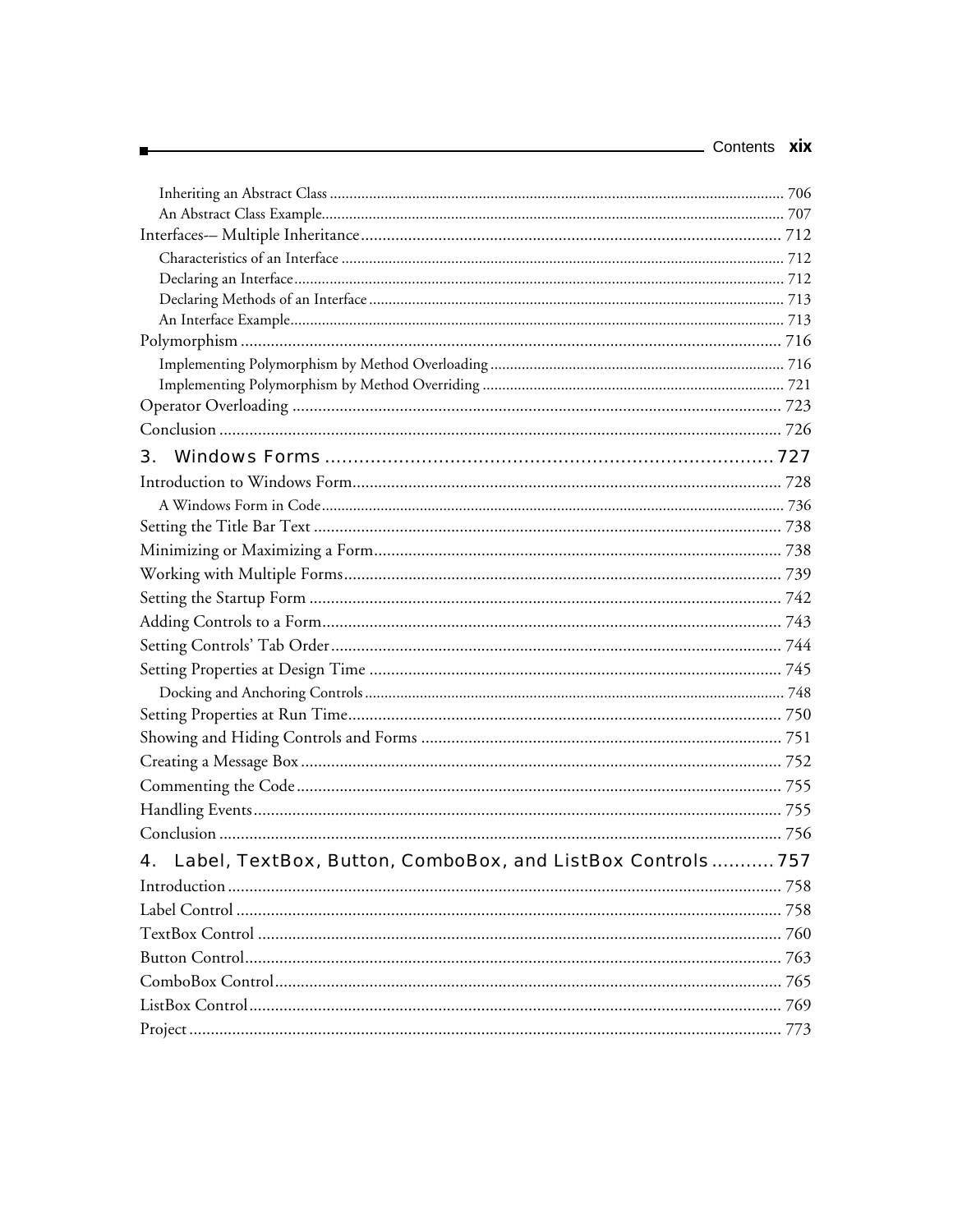| XX Comdex .NET Programming Course Kit                                   |  |
|-------------------------------------------------------------------------|--|
|                                                                         |  |
| CheckBox, RadioButton, and GroupBox Controls 781<br>5.                  |  |
|                                                                         |  |
|                                                                         |  |
|                                                                         |  |
|                                                                         |  |
|                                                                         |  |
| Panel, PictureBox, ProgressBar and Timer Controls 803<br>6.             |  |
|                                                                         |  |
|                                                                         |  |
|                                                                         |  |
|                                                                         |  |
|                                                                         |  |
|                                                                         |  |
|                                                                         |  |
|                                                                         |  |
| Menus, Built-in Dialog Boxes, Printing, and TreeView Controls 819<br>7. |  |
|                                                                         |  |
|                                                                         |  |
|                                                                         |  |
|                                                                         |  |
|                                                                         |  |
|                                                                         |  |
|                                                                         |  |
|                                                                         |  |
|                                                                         |  |
|                                                                         |  |
|                                                                         |  |
|                                                                         |  |
|                                                                         |  |
|                                                                         |  |
|                                                                         |  |
|                                                                         |  |
|                                                                         |  |
|                                                                         |  |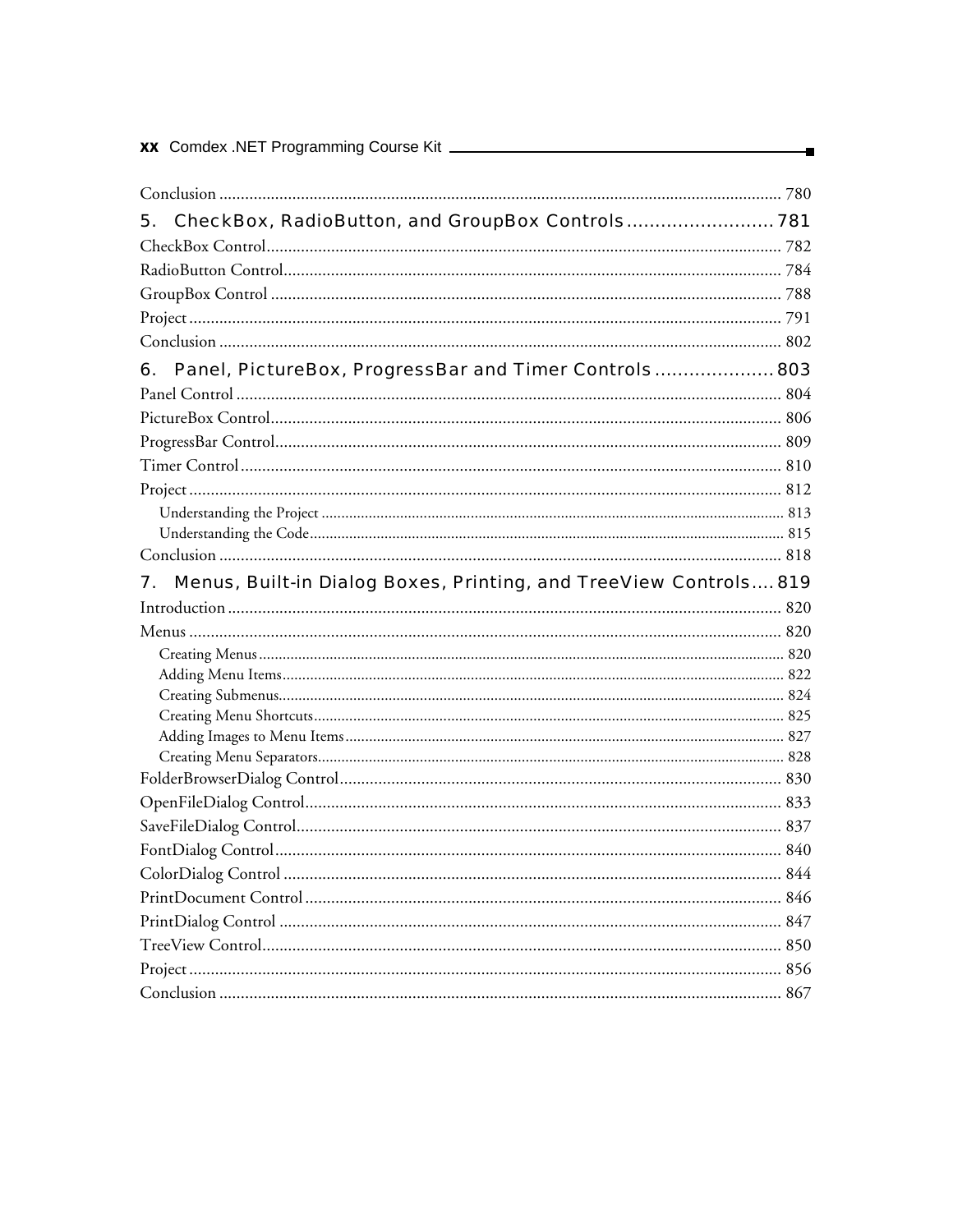| Contents <b>XXI</b> |  |
|---------------------|--|
|                     |  |

| 8. |  |
|----|--|
|    |  |
|    |  |
|    |  |
|    |  |
|    |  |
|    |  |
|    |  |
|    |  |
|    |  |
|    |  |
|    |  |
|    |  |
|    |  |
|    |  |
|    |  |
|    |  |
| 9. |  |
|    |  |
|    |  |
|    |  |
|    |  |
|    |  |
|    |  |
|    |  |
|    |  |
|    |  |
|    |  |
|    |  |
|    |  |
|    |  |
|    |  |
|    |  |
|    |  |
|    |  |
|    |  |
|    |  |
|    |  |
|    |  |